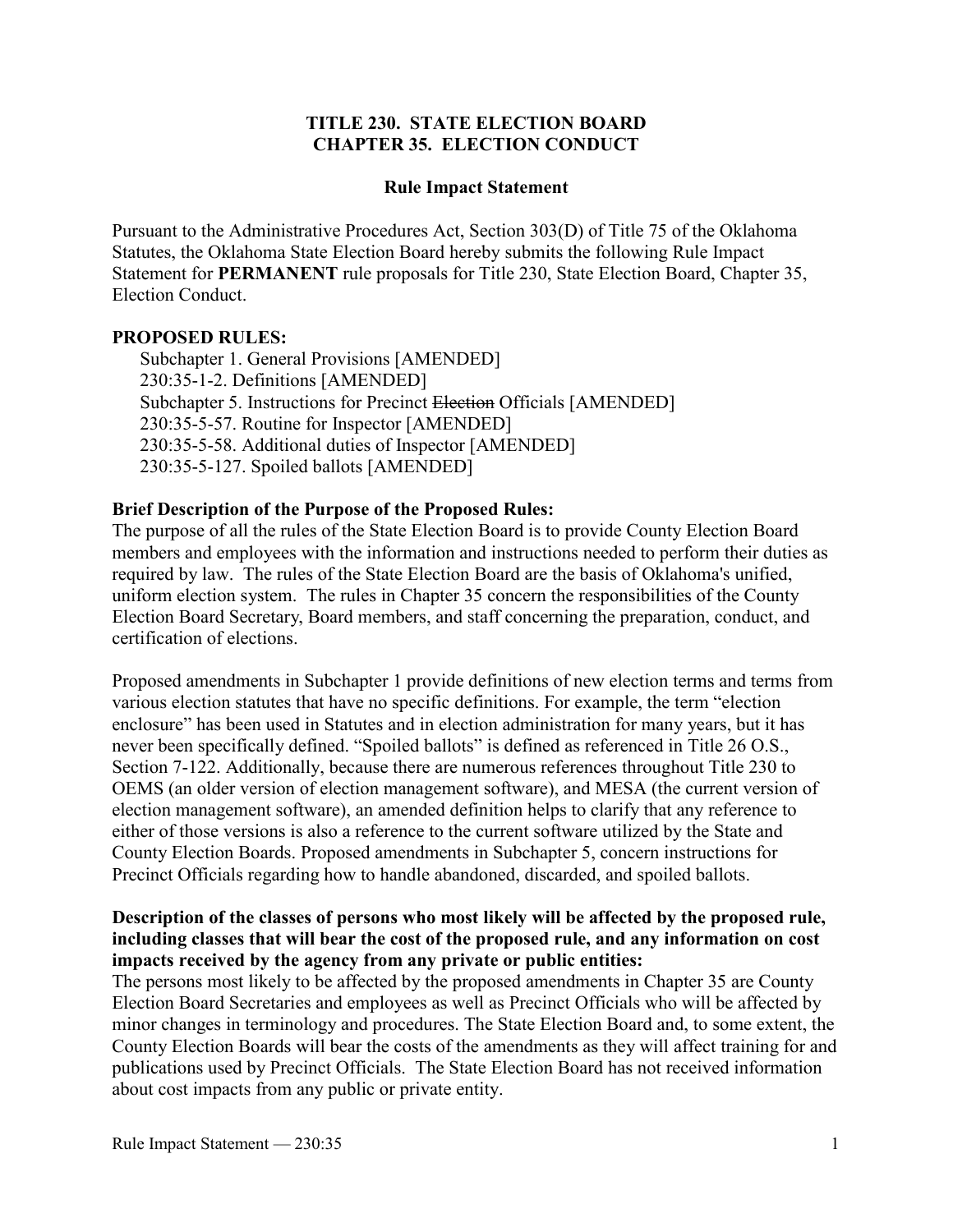#### **Description of the classes of persons who will benefit from the proposed rule:**

Precinct Officials will benefit from updated and clarified procedures and instructions. Ultimately, voters across Oklahoma benefit from better, more accurate and up-to-date election instructions and materials.

### **Description of the probable economic impact of the proposed rule upon affected classes of persons or political subdivisions, including a listing for all fee changes and, whenever possible, separate justification for each fee change:**

The proposed amendments in Chapter 35 are not expected to have a significant economic impact on any affected classes of persons or political subdivisions. No fees have been increased or added to these proposed rules and no significant economic impact is anticipated.

**Probable costs and benefits to the agency and to any other agency of the implementation and enforcement of the proposed rule, the source of revenue to be used for implementation and enforcement of the proposed rule, and any anticipated effect on state revenues, including a projected net loss or gain in such revenues if it can be projected by the agency:** No unique or additional costs are anticipated by the State Election Board for implementation and enforcement of these proposed rules.

# **The probable costs and benefits to the agency and to any other agency of the implementation and enforcement of the proposed rule, the source of revenue to be used for implementation and enforcement of the proposed rule, and anticipated effect on state revenues, including a projected net loss or gain in such revenues if it can be projected by the agency:**

The proposed rules in Chapter 35 are not expected to provide any significant loss or gain in agency revenue or the state's general revenue.

## **A determination of whether implementation of the proposed rule will have an economic impact on any political subdivision or require their cooperation in implementing or enforcing the rule:**

As previously stated, the proposed rules in Chapter 35 are not expected to have a significant economic impact on any political subdivisions. The proposed rules will require cooperation from County Election Board Secretaries.

## **A determination of whether implementation of the proposed rule may have an adverse economic effect on small business as provided by the Oklahoma Small Business Regulatory Flexibility Act:**

The proposed amendments in Chapter 35 are not expected to have a significant adverse economic impact on any small businesses.

## **An explanation of the measures the agency has taken to minimize compliance costs and a determination of whether there are less costly or non-regulatory methods or less intrusive methods for achieving the purpose of the proposed rules:**

County Election Board Secretaries were consulted during the development of the rules to ensure that the most effective rules were developed with minimal changes to daily operations and budgets. No new or increased fees will be added to these rules. There is no less costly non